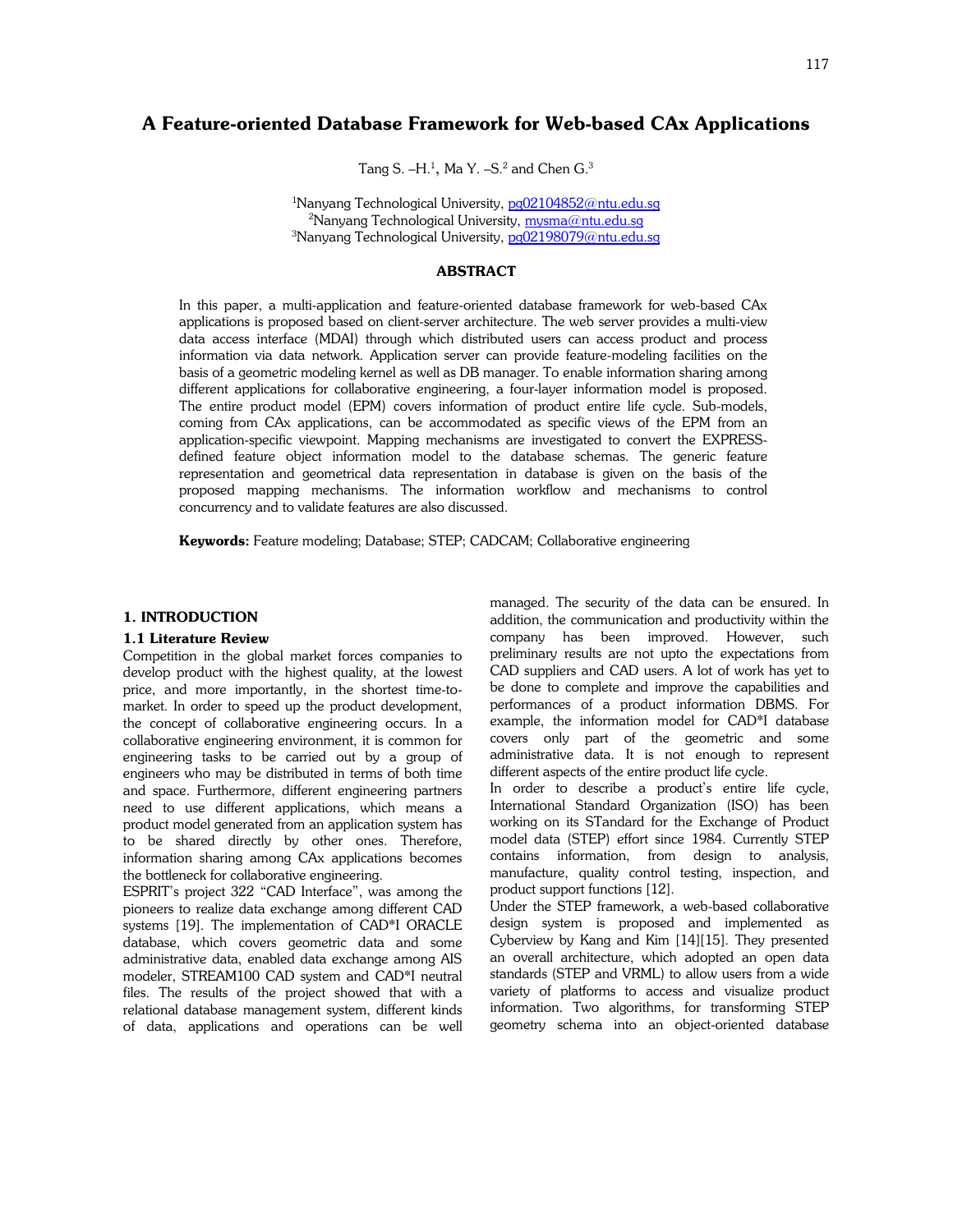schema and for mapping geometry schema to VRML, are presented. However, only geometric data can be shared among different applications in their research. High-level information such as features cannot be shared; it means semantic information was lost.

To retrieve feature information from exchanged data file, Bhandarkar developed a feature extraction system, which takes a STEP file as input and produces a formfeature STEP file [1]. This STEP file can be exchanged between various companies over the Internet and can serve as input for further downstream tasks. Similarly, Fu et al [10] proposed an approach to identify design and machining features from an exchanged part model. A multi-level feature taxonomy and hierarchy is described. Although feature extraction and identification can partially recognize some feature information from the exchanged part model, information loss still exists because these approaches depend on pure geometric data. For example, feature relationships can not be recovered from the geometric data model.

Currently, most of the CAx systems are feature-based. Therefore, feature information must be represented such that engineering meaning is fully shared among CAX applications.

To support collaborative feature modeling, a web-based collaborative system [2], webSPIFF, has been developed on the basis of the semantic feature modeling system [3]. In the system, a multi-view enhanced feature model [4][5] is adopted which can maintain feature semantics among CAx applications. Mechanisms for feature model validity and feature conversion are described. Martino [17] proposed to use a multiple view intermediate modeler to integrate design and engineering process in a distributed object-oriented system environment. The intermediate model is both multiview supported and feature-based by incorporating design-by-feature and feature recognition approach. Therefore, it can achieve high-level, semantic data communication among engineering processes. However, these researches didn't mention how to manage the product data, whether in file format or as database objects. Database allows the handling of a large volume of data and is generic for reading, writing, updating and deleting operations. The DBMS can ensure the security and transparency for the users of CAD data. Therefore databases are appropriate tools for information sharing among CAx applications.

Hoffman proposed a product master model to integrate CAD systems with downstream applications for different feature views in the product life cycle [11]. A change protocol proposed can maintain the link between application proprietary data and the shared product master model. However, the proposed product master model contains only shared geometrical data, namely, the net shape of the product model. To maintain the association between product master model and the

distributed application proprietary feature semantics will be very difficult practically.

Kim [16] describes an interface (OpenDIS) between the geometric modeling kernel and the DBMS for the implementation of CAD system that uses the STEP database as the native storage. A prototype CAD system has been implemented using the OpenCascade geometric modeling kernel and ObjectStore. The STEP methodology is used for the database schema. However, currently, STEP cannot fully cover information for different CAx applications, particularly for feature-based design.

Except research effort, there also exist commercial effort which can support collaborative engineering to some extend. For example, CAD web portals such as CAD/CAM-E by CAD/CAM-E Inc. [6], OpenDXM by ProSTEP [18]. All these web portals are in fact operated by translator providers. They take certain kinds of file format as input and generate another file format. During data translation, useful information such as features may be lost since different CAx applications define features in different ways. Therefore, it is not a kind of meaningful information sharing. There is one commercial system, OneSpace by Cocreate [9] currently offering some collaborative modeling capabilities. However, its modeling facilities are severely constrained by the modeler at the server, SolidDesigner, and by the model format into which it converts all shared models [2].

## 1.2 Existing Problems

Although a lot of research and development work has been done on data exchange/sharing to enable collaborative engineering, problems still exist.

- $\Box$  Information loss. Although many proposed systems claim to be CAD-neutral based on STEP and CORBA, they lack a certain level of interoperability so far. In the process of data exchange, useful information such as features is often lost. Therefore it is not complete information sharing.
- Duplicated data and conflicts. CAD data is often stored in a file format, which means duplicated data and potential conflicts. In addition, files are not flexible enough to support the multiview functions required by different applications. For example, multiple end-users or applications cannot synchronize definitions and modifications easily for the data stored in a file.

Therefore, the research work presented in this paper can be justified, that is to create a web-based featureoriented database framework to enable information sharing among CAx applications.

## 2. SYSTEM ARCHITECTURE 2.1 Overall System Architecture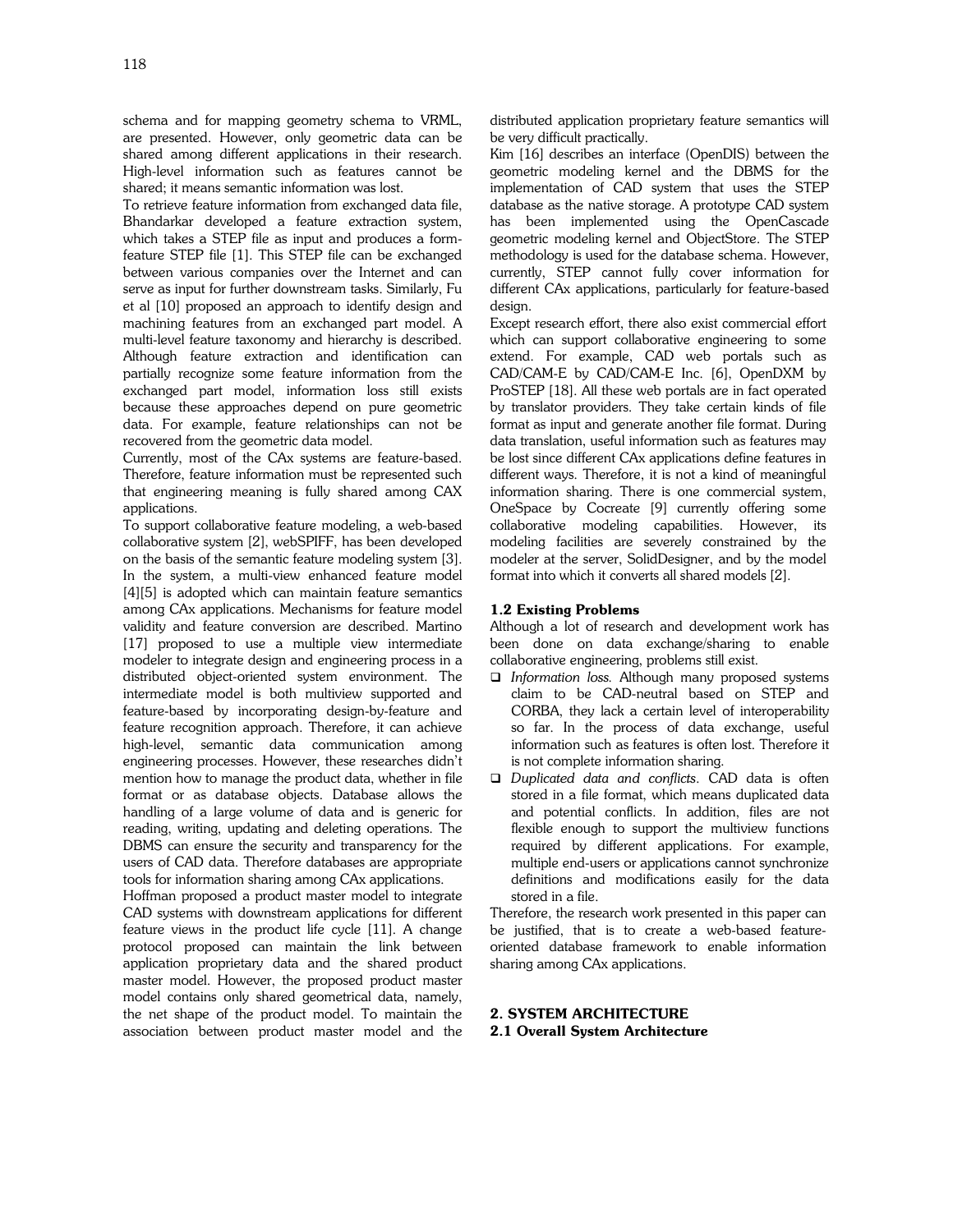To enable information sharing among CAx applications in a web-based environment, database-driven, featureoriented system architecture is proposed as show in Fig. 1.. The proposed system adopts client-server architecture which includes client, application servers and database server. The application servers are separated into web server, application object server and feature object server.



Fig. 1. Overall system architecture

## 2.1.1 Web Server

The web server contains a multiview data access interface (MDAI), security manager and session manager. MDAI provides shared access for multiple users. It can instantiate different views for different users according to users' requirement. Security manager is used to check whether the user has the right to access the product model data and what kind of access right he may have. Users are separated into several groups. Each group has different access right. All this management data are stored in the database. Session manager is responsible for controlling concurrent access by multiple users of the same data.

### 2.1.2 Application object server

The application object server provides different application packages for different users such that users can interactively carry out feature-based operations on the basis of feature object server. The product model manager is also responsible for organizing information for multiple applications according to the user's requirements. This information includes feature model and solid model (B-rep).

### 2.1.3 Feature object server

The feature object server can provide feature objects for application packages. To maintain the meaning of a feature during each feature operation, such as adding feature, deleting feature and modifying feature, feature manager will call the constraint solver and the geometrical modeler to validate the feature. The constraint solver can check the validation of all constraints, which are part of the feature definition. The geometrical modeler can validate feature geometry.

#### 2.1.4 Database server

The database server provides physical storage for all kinds of data including product model data, security management data and so on. Within the database, geometrical data and features for different applications are stored as data elements across tables. In this manner, Database manager can reorganize these data elements for different applications with great flexibility.

## 2.1.5 Geometrical modeler

The geometrical modeler proposed here provides general functions such as geometry construction functions, modification functions, computation functions and so on for creating, modifying and interrogating solid models. Therefore, higher-level feature modeling functions (e.g. create feature, modify feature and so on) can directly call these modeler-provided functions. For example, a "create feature" function calls geometry construction functions (e.g. surface.add()) provided by geometrical modeler to construct feature geometry. A feature validate function (e.g. feature.is feature()) call modeler-provided functions (e.g. face.is\_face()) to check if the feature geometry is valid.

## 2.2 Information Flow

In the proposed system, when a user accesses the MDAI via data network (LAN or Internet), the security manager, by connecting to the database manager, will check the user information stored in database, and decide whether the user has an access right, what kind of access right he has, and what kind of information (application-specific view) he wants. Then the application model is established for the user and a new session is registered in the session manager. After this, the user can work on an existing product model via the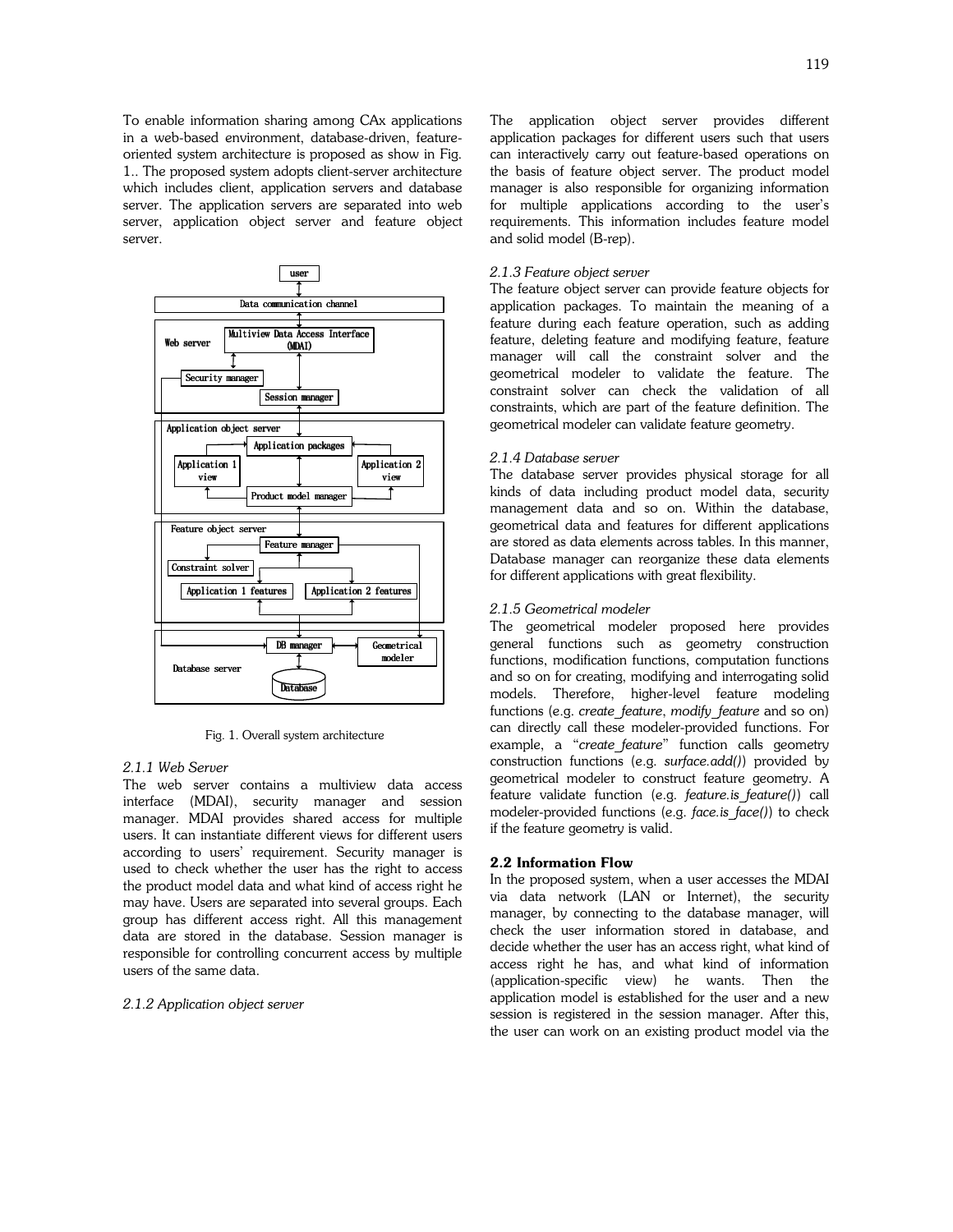database manager, or create a new model to carry out feature modeling operations. After each feature operation, such as insertion, modification and deletion, the geometrical modeler will be called to validate the feature geometry. Then the feature manager will call constraints solver to check all the feature constraints (intra-application constraints and inter-application constraints) to validate the feature model. Finally, the finished product model can be stored into the database by the database manager.

## 3. INFORMATION MODEL

## 3.1 Four-layer Information Model

In this research, information model is built on the basis of an extended STEP framework since STEP is the international standard and widely accepted by both vendors and users. However, using only STEP-based product specification cannot ensure integration, because inter-relationships and constraints between applications are not defined in STEP. To achieve integration among CAx applications, the sharing of a common product model representation is crucial. The shared product model provides different views for various applications. These views are context-dependent interpretations of self-contained subsets of information of the entire product model (EPM). Based on Zha's work [25], we propose to use four-layer information model as showed in Fig. 2.. The four layers are application, information, representation and physical layers. The information layer contains four components, i.e. EXPRESS specification, application features, unified features and EPM.



Fig. 2. Four-layer information model



Fig. 3. Unified feature model [7]

EPM describes information across applications, and contains the domain classification ontology and metadata; the detailed high level feature objects are organized by different sub-models in the application feature layer. Application feature sub-models can provide specific view of the EPM. Next, the unified feature model specifies a generic feature modeling framework and some common definitions for different applications as described in Fig. 3.. Each application defines its feature model on the basis of unified feature model. All EPM, application feature model and unified feature model are described in EXPRESS language. For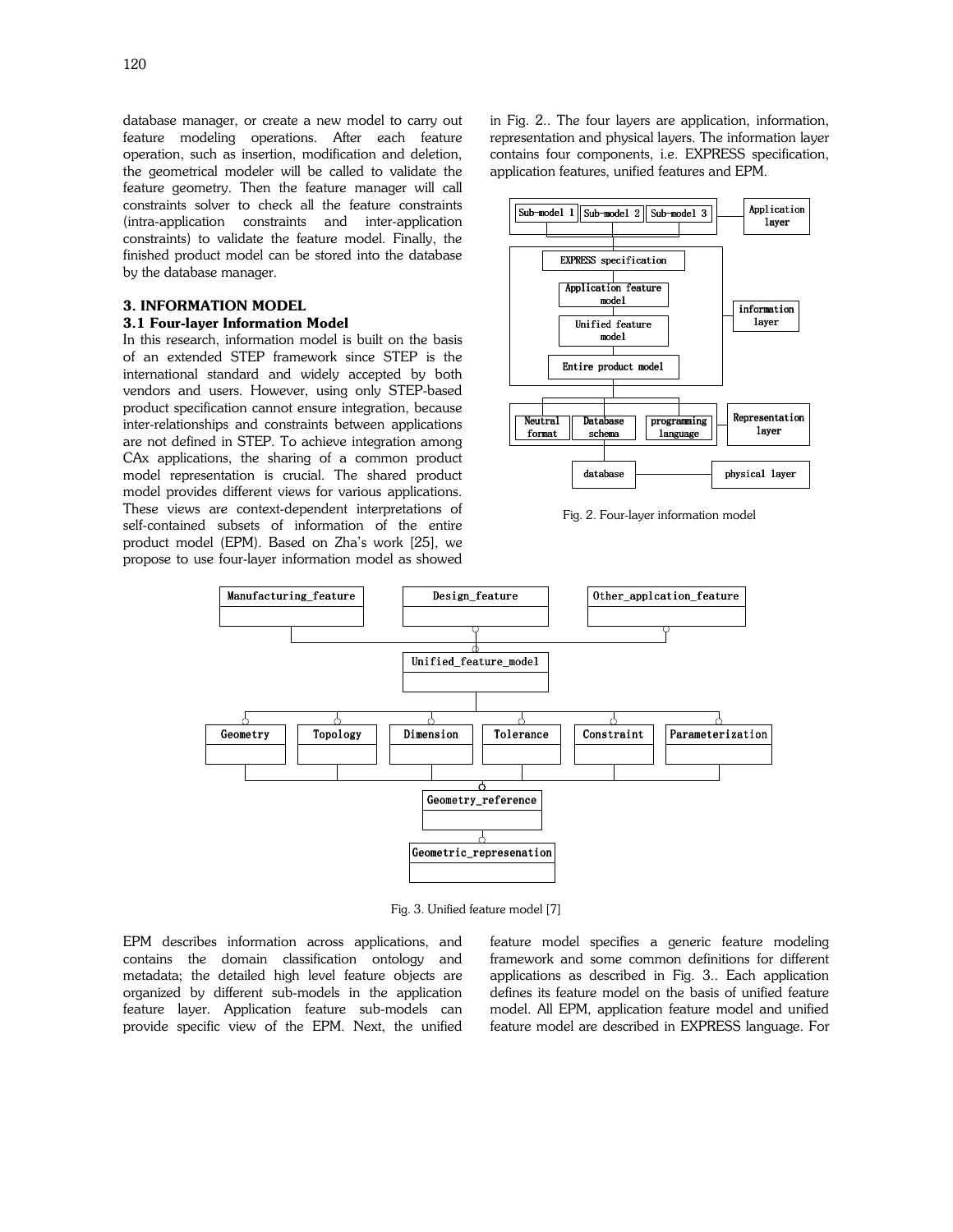implementation, this EXPRESS-defined information model must be mapped to database schema (for data storage), programming language (workform format) and neutral format (for data communication).

## 3.2 Unified Feature Model



Fig. 4. Partial geometrical representation schema [13]

Although different applications define features in different way, their features are common in having geometry, topology, dimensions, tolerances, constraints and parameters as their attributes. In addition, different application features refer to the same final product geometry. Therefore, Chen proposed a unified feature model in 2003 as described in EXPRESS-G in Fig. 3. [7]. The unified feature model uses a five-layer architecture. The top layer is the application model layer, which consists of different application feature models. The second layer is unified feature layer. A unified feature has the geometry, the topology, dimensions, tolerances, constraints and parameters as its attributes, which form the third layer. The bottom layer is the geometrical representation layer. An intermediate geometry reference layer is used for connecting higherlevel feature specifications with lower-level topological entities to solve persistent naming problem. Persistent naming problem comes from the inconsistency between different representations of solid (e.g. CSG and B\_rep) during model modification and has been well documented in the literature [8][20]. A lot of effort has been made to solve the problem, such as B\_rep to CSG conversion [22, 23, 24], consistency verification [21] and so on. It is one of the most important research topics, but will not be addressed here. Such a unified feature model provides a generic feature definition for different application features.

## 3.3 Geometrical Representation

Unified feature model still allows different applications to define features in different ways, but their definition candidate types, such as geometrical representation, and the common processing methods are the same. In this research, STEP part 42 will be adopted, and extended in the aforementioned aspects, as the geometrical representation schema for all feature models. Fig. 4. is a partial geometrical representation schema of manifold solid brep [13].

### 4. MAPPING MECHANISMS

Under the four-layer information model structure, the entities at different levels can be mapped into schema definitions for a potential comprehensive product database such that the unified flexible feature object structure can be represented. The following are the rules for mapping.

 $\Box$  Each entity shall be mapped to an object type. An object table shall be created for each concrete entity.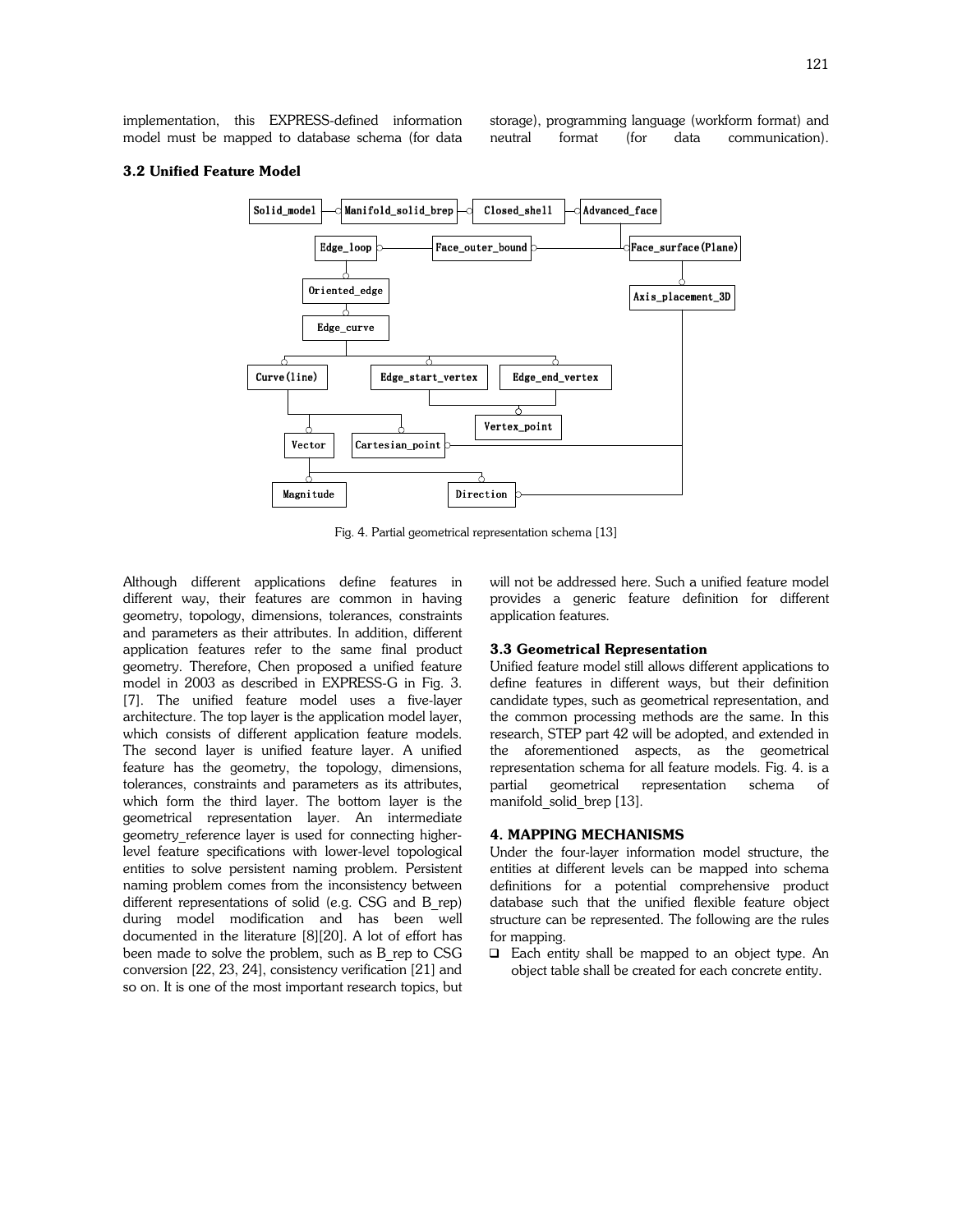

Fig. 5. Partial database schema for geometrical representation

- $\Box$  An entity attribute shall be mapped to a column with REF data type pointing to the referenced object of another object table.
- By defining object types, inheritance is directly supported in the database.
- $\square$  Enumeration data type is simulated by defining type array or nested tables. All the enumerators can be stored in an array or nested table.
- $\Box$  The select data type can be simulated as an attribute of the object type whose real data type is decided by the method of the object type. A method of object type is simple SQL or PL/SQL, which is used as a discriminant to decide the select data type.
- Object-relational database supports aggregate data types by the definition of type array and nested tables. Array types are suitable for fixed-size aggregate data type. Nested tables are suitable for aggregations whose sizes are not fixed.

A partial geometrical database schema is created according to STEP 42 using the proposed mapping mechanism, see Fig. 5.. All attributes with suffix id (but without REF) represent object identifier (OID), which is the globally unique and immutable object identifier generated by DBMS. An OID allows the corresponding row object to be referred to from other objects. A built-in

data type called a REF represents such references. A REF encapsulates a reference to a row object of a specified object type. An arrow here represents such REF relationship between object types. For example, in the oriented edge table, attribute edge curve id has the REF data type, which is used as a reference pointing to the edge curve object in the edge-curve table. Aggregate data type (one to many relationship) is expressed as an attribute with suffix list. Here, we use a generic schema to collect each member of a list from the target object table, see Fig. 6.. An attribute with suffix list (aggregate data type) in Fig. 5. and Fig. 7. shall be defined as REF data type with name list id which refers to list object in the entity list object table by list id. A nested table called id list stores all the list members' ids in the nested table. Within the nested table, entity type is used as a vector to decide from which object table we can get the list members. Entity id uniquely identify entities from entity table. An implicit system generated nested table id, correlates the parent row object with the row objects in the nested table. Detailed explanations on geometry and topology of a manifold solid brep, please refer to [13].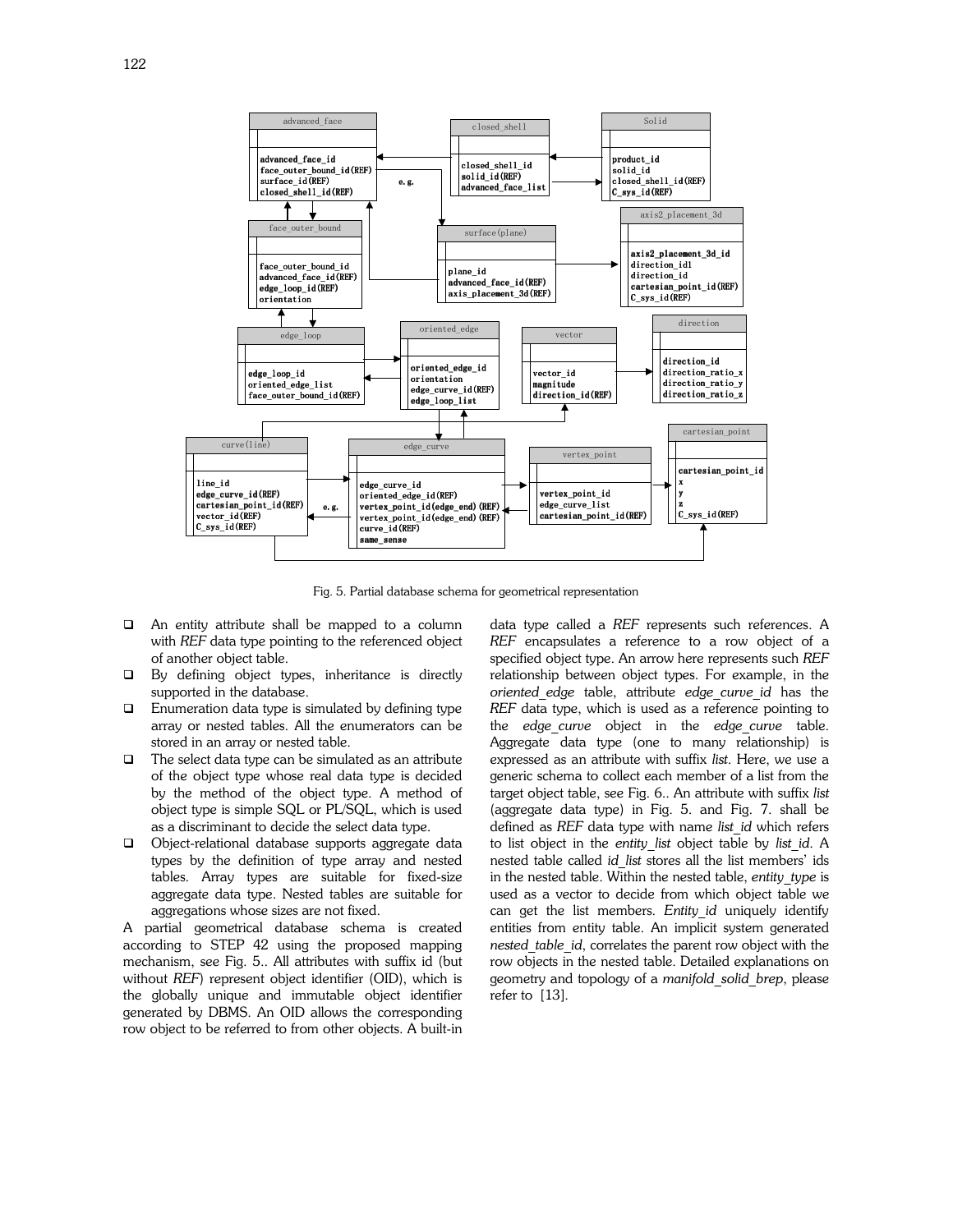

Fig. 6. Generic schema for aggregate data type



Fig. 7. Generic feature representation in database

A generic feature representation in database can be expressed as Fig. 7. under the framework of unified feature model described in Fig. 3.. A feature has feature id, product id and domain as its attribute. The feature id attribute is an OID, which can uniquely identify a feature object in database. Product id specifies which product a particular feature belongs to. Domain has select data type, which can be design, manufacturing, CAE and so on that are stored in domain table. A feature shall also contain a list of referenced entities, a list of constraints and a list of parameters. Dimensions and tolerances in Fig. 3. are regarded as a kind of constraint bounded to certain geometrical entities. Using the generic schema described in Fig. 6., each members of the parameter list can be uniquely identified by a parameter id from parameter table. A parameter has a list of constraints which is stored in constraint table identified by constraint id. Constraint here is used to bound parameter to other constrained entity. Referenced entity of feature includes entities (e.g. faces, edges and vertices) or other features. Entity id can uniquely identify the referenced entities stored in entity table. A constraint of a feature can be uniquely identified by constraint id. Constrained entity list identifies constrained entity from the entity table by entity id and entity type.

### 5. FEATURE MODEL VALIDATION CHECK

Feature validity must be checked during feature modeling operations in order to maintain the feature semantics. A feature is valid as long as the feature satisfies all the relevant constraints (whether intraapplication or inter-application ones) and the feature geometry is valid. After each feature modeling operation, the geometrical modeler will be called to validate feature geometry. Then feature manager will call constraints solver to check all the relevant constraints to determine if all features are valid. There are two kinds of constraints solvers. Local constraints solver processes intraapplication constraints within application-specific view. If conflict of intra-application constraints occurs, local constraints solver can determine automatically which constraint should be satisfy first according to the value of constraint strengh, which is an attribute of constraint. It is an enumeration data type, which may include several levels, such as required, strong, medium or weak. It represents the extent that the constraint needs to be imposed when constraints conflict with each other. Global constraints solver can solve inter-application constraints according to the value of domain strength. Its value can be predefined which regulates priority sequence of different domains, or is set by an authorized user. Any conflict of inter-application constraints will be detected by global constraints solver after which the constraints solver can trigger corresponding applications to reevaluate the product model according to domain\_strength. Only when all constraints are checked and feature geometry is validated, does feature validation finish.

## 6. COLLABORATIVE MODEL OPERATION

As the proposed the system is supposed to support shared accesses for multiple users, data integrity of EPM must be maintained while enabling maximum concurrent access to the data.

Concurrent access of data at the lower level is controlled by the database locking mechanism and managed at higher-level by a session manager. Database locks are used to control concurrent accesses to a data object and prevent destructive interaction between users accessing data. The granularity of locking entities will be one of the many possible research topics to enhance the performance of the database; no further discussion is given here. A session manager control the database locks according to predefined domain\_strength. If multiple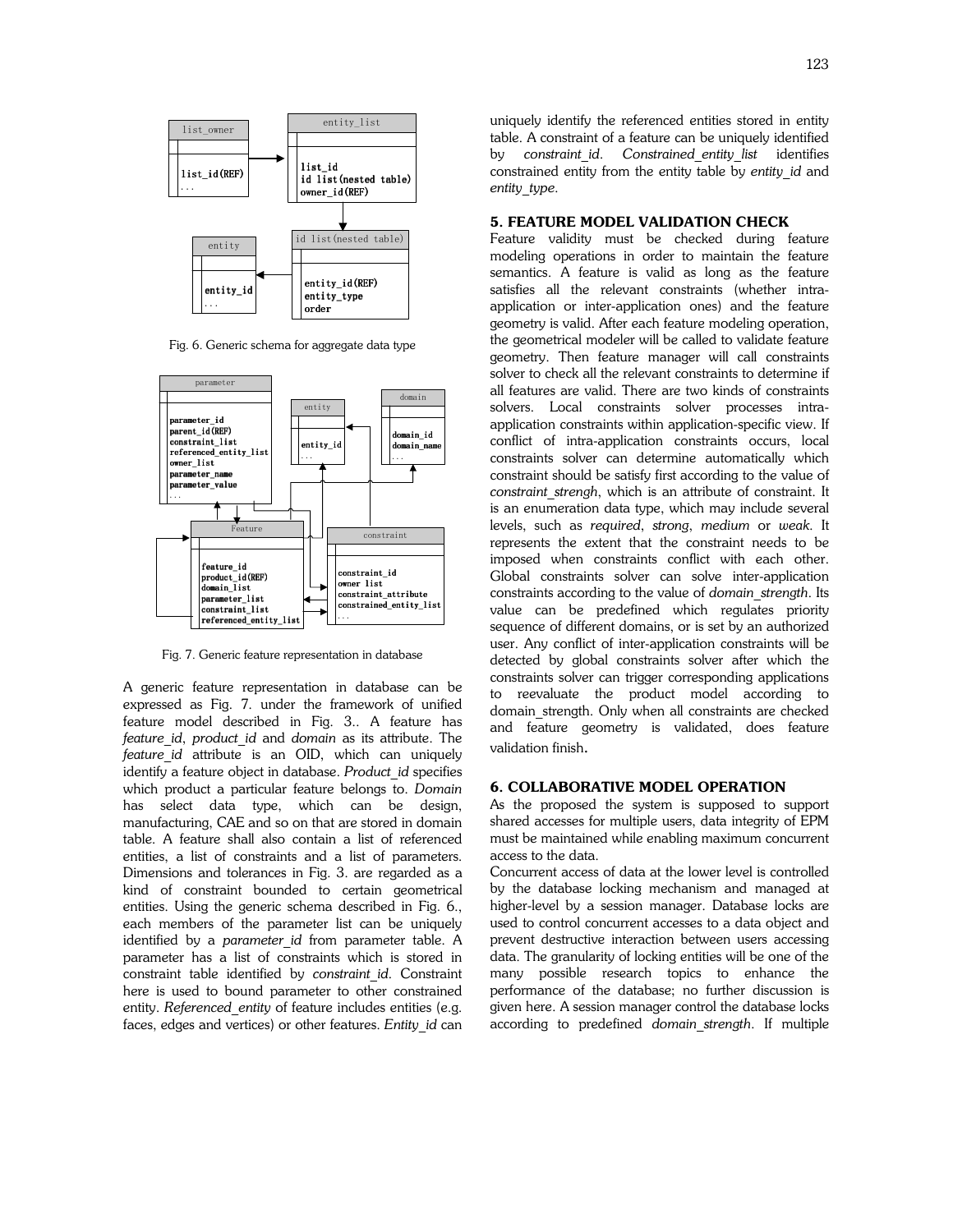users from different domain are requiring for the same data, the user with highest domain strength has the priority to use the data while other users have to wait for him (can only view the data) until his session is finished. There are two kinds of sessions, view only session and edit session. If a user executes a view only session, he can execute as many queries as he like against any tables. Other users of the data do not need to wait for him. When a user creates an edit session to do modeling operation, all related tables are locked at the row level after the data of that view is checked out. Therefore, the session of any other users who want to use the same data will be suspended by the session manager before the ongoing session finishes, unless the user has higher domain strength (if so, he can send request to session manager to apply for the control of the data). Multiple users in the same domain can also access to the same data concurrently, but only one user can edit the data under the control of session manager, others can only view the data until he releases the control. When the ongoing session is finished and data is checked in, database will trigger a program automatically to inform other views to reload the model for further reanalyze.

## 7. CONCLUSION

In this paper, the web-based, database-driven, and feature-oriented system architecture is proposed. It enables information sharing among CAx applications. The client-server architecture can provide shared access for multiple users. The proposed four-layer information model can integrate different applications with EPM, and allow the manipulation of application-specific information with sub-models. Building the information model with reference to STEP makes the proposed system easier to be implemented and integrated with other STEP-based applications. With the database support, product and process information can be organized for multiple applications with great flexibility. Geometrical modeler is incorporated into the system to provide lower level geometrical modeling service, with which feature-based modeling can be realized. In order to implement the proposed system, mapping mechanisms, from STEP-like information model to the target database schema, is investigated such that flexible EXPRESS-defined data structure can be converted into database schema. On the basis of proposed mapping mechanisms, we further proposed a generic feature representation scheme and a geometrical data representation scheme in databases. The mechanism to control data concurrency is suggested so that multiple users can concurrently access product and process information; at the same time, data consistency can be maintained.

## 8. REFERENCES

- [1] Bhandarkar, M. P., STEP-based Feature Extraction From STEP Geometry for Agile Manufacturing, Computer in Industry, Vol. 41, pp. 3-24, 2000.
- [2] Bidarra, R., van den Berg, E. and Bronsvoort, W. F., Collaborative modeling with features, Proceedings of DETC'01 2001 ASME Design Engineering Technical Conferences September 9- 12, 2001, Pittsburgh, Pennsylvania.
- [3] Bidarra, R., Bronsvoort, W.F., Semantic feature modeling, Computer-Aided Design Vol. 32, pp. 201–225, 2000.
- [4] Bronsvoort, W. F., Bidarra, R. and Dohmen, M., Multi-view feature modeling and conversion, 1997.
- [5] Bronsvoort, W. F., Bidarra, R., and Noort, A., Semantic and multiple-view feature modeling: towards more meaningful product modeling, 1998.
- [6] CAD/CAM-E website. http://www.cadcam-e.com/
- [7] Chen G., Unified Feature Model for the Integration of CAD and CAX, First-year report, School of MPE, 2003.
- [8] Chen, X. and Hoffmann, C. M., On Editability of Feature-based Design, Computer-Aided Design, Vol. 27, No.12, pp. 905-914, 1996.
- [9] Emmel, J., OneSpace Integrating Collaboration Technology and Enterprise PDM, Technical Whitepaper of CoCreate Software GambH, 2000.
- [10] Fu, M. W., Ong, S. K., Lu, W. F., Lee, I. B. H. and Nee, A. Y. C., An approach to identify design and manufacturing features from a data exchanged part model, Computer-Aided Design, Vol. 35, pp. 979– 993, 2003.
- [11] Hoffman, C. M. and Arinyo, R. J., CAD and the product master model, Computer-Aided Design, Vol. 30, No. 11, pp. 905–918, 1998.
- [12] ISO 10303, Industrial Automation Systems and Integration — Product Data Representation and Exchange — Part 1: Overview and Fundamental Principles, ISO 10303-1:1994 (E), ISO, Geneva, 1994.
- [13] ISO 10303, Industrial Automation Systems and Integration — Product Data Representation and Exchange — Part 42: Integrated Generic Resources: Geometric and Topological Representation, ISO 10303-42:1994 (E), ISO, Geneva, 1994.
- [14] Kang, S. H., Kim, N., Kim, C. –Y., Kim, Y. and O'Grady, P., Collaborative design using the World Wide Web, Technical Report TR 97-02 of Iowa Internet Laboratory, 1997.
- [15] Kim, C. –Y., Kim, N., Kim, Y., Kang, S. H. and O'Grady, P. Distributed concurrent engineering: Internet-based interactive 3-D dynamic browsing and markup of STEP data, Technical Report TR 98-02 of Iowa Internet Laboratory, 1998.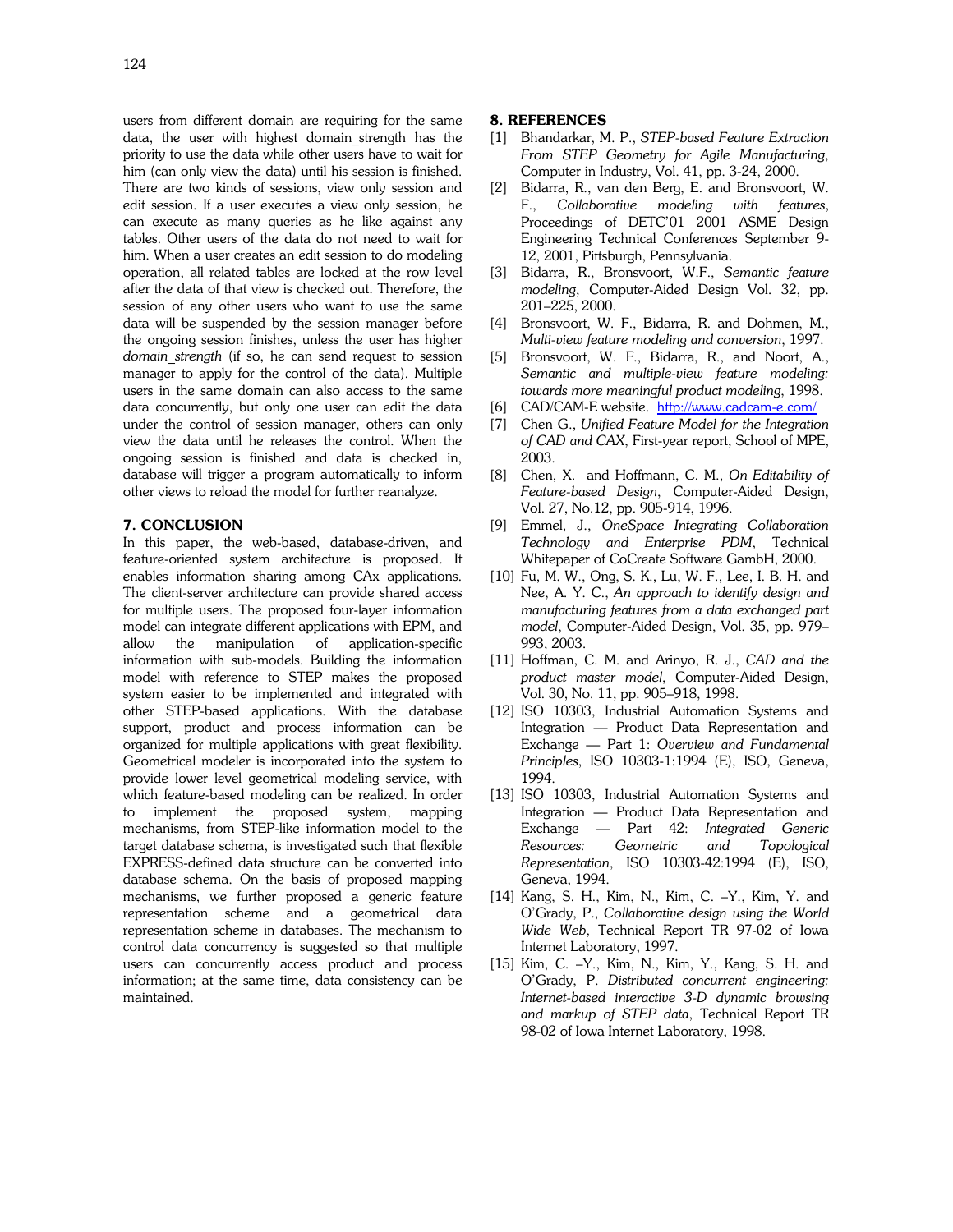- [16] Kim, J. and Han, S., Encapsulation of geometric functions for ship structural CAD using a STEP database as native storage, Computer-Aided Design, Vol. 35, pp. 1161–1170, 2003.
- [17] Martino, T. D., Falcidieno, B. and Habinger, S., Design and engineering process integration through a multiple view intermediate modeler in a distributed object-oriented system environment, Computer-Aided Design, Vol. 30, No. 6, pp. 437- 452, 1998.
- [18] OPENDXM overview. http://www.prostep.de/ en/solutions/opendxm/
- [19] Raflik, M., CAD\*I Database-An Approach to an Engineering Database, ECSC-EEC-EAEC, Brussels-Luxembourg, 1990.
- [20] Raghothama, S. and Shapiro, V., Boundary representation deformation in parametric solid modeling, ACM Transactions on Graphics, Vol. 17, No.4, pp. 259--286, October 1998.
- [21] Raghothama, S. and Shapiro, V., Consistent updates in dual representation systems, Computer-Aided Design, Vol. 32, pp. 463--477, 2000.
- [22] Shapiro, V. and Vossler, D. L., Construction and Optimization of CSG Representations, Computer-Aided Design, Vol. 23, No. 1, pp. 4-20, 1991.
- [23] Shapiro, V. and Vossler, D. L., Efficient CSG Representations of Two Dimensional Solids, Transactions of ASME, Journal of Mechanical Design, 113: 292-305, 1991.
- [24] Shapiro, V. and Vossler, D. L., Separation for Boundary to CSG Conversion, ACM Transactions on Graphics, Vol. 12, No. 1, pp. 35-55, 1993.
- [25] Zha, X. F. and Du, H., A PDES/STEP-based Model and System for Concurrent Integrated Design and Assembly Planning, Computer-Aided Design Vol. 34, pp. 1087-1110, 2002.